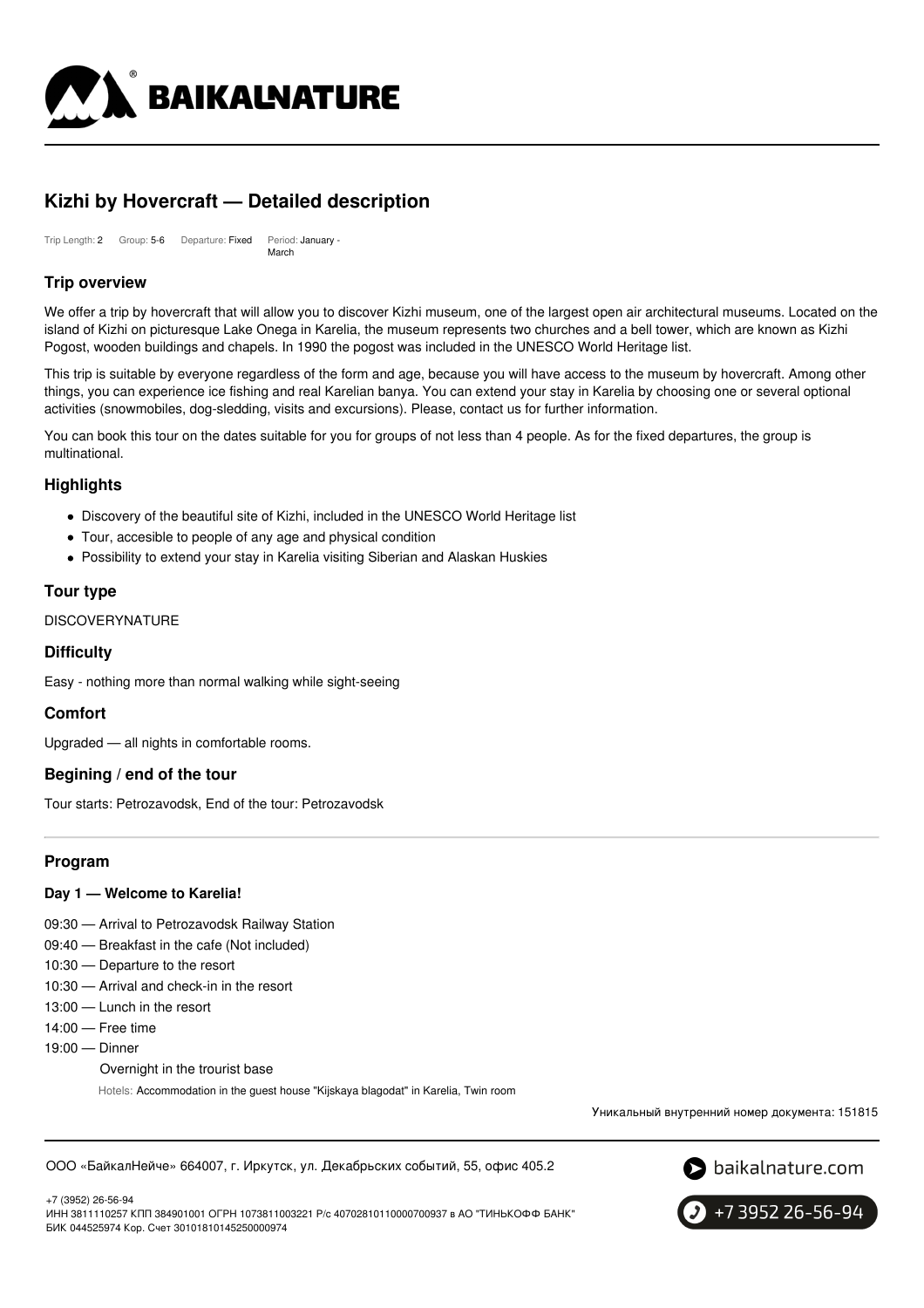

Comfort: Comfortable accommodation, WC and bath / shower in room

#### **Day 2 — Open air museum Kizhi**

| 09:00 – Breakfast in the resort |  |  |  |
|---------------------------------|--|--|--|
|---------------------------------|--|--|--|

- 10:00 Excursion to Kiji island
- 12:00 Return to the resort
- 13:00 Lunch in the resort
- 14:00 Return to Petrozavodsk by hovercraft
- 16:30 Transfer to the railway station
- 17:00 Free time till the train

### **Departures**

| <b>Start</b> | <b>End</b> | Basic price per person |
|--------------|------------|------------------------|
| 16.01.2021   | 17.01.2021 | 25100.00 RUB           |
| 23.01.2021   | 24.01.2021 | 25100.00 RUB           |
| 30.01.2021   | 31.01.2021 | 25100.00 RUB           |
| 06.02.2021   | 07.02.2021 | 25100.00 RUB           |
| 13.02.2021   | 14.02.2021 | 25100.00 RUB           |
| 20.02.2021   | 21.02.2021 | 25100.00 RUB           |
| 27.02.2021   | 28.02.2021 | 25100.00 RUB           |
| 06.03.2021   | 07.03.2021 | 25100.00 RUB           |
| 13.03.2021   | 14.03.2021 | 25100.00 RUB           |
| 20.03.2021   | 21.03.2021 | 25100.00 RUB           |

#### **Note**

Guaranteed departure from 4 participants. If there is less participants, the cost of the tour will be recalculated. The excursion can be organized at any convenient date. The tour is feasible according to the weather and ice conditions. Russian bath -3500 rubles for 2 hours (up to 6 people) If you want to extend your journey in Karelia, please, let us know your suggestions. English speaking guide only during visits on Kizhi. According to your request, we will be glad to book your train tickets.

# **What's included**

Уникальный внутренний номер документа: 151815

ООО «БайкалНейче» 664007, г. Иркутск, ул. Декабрьских событий, 55, офис 405.2



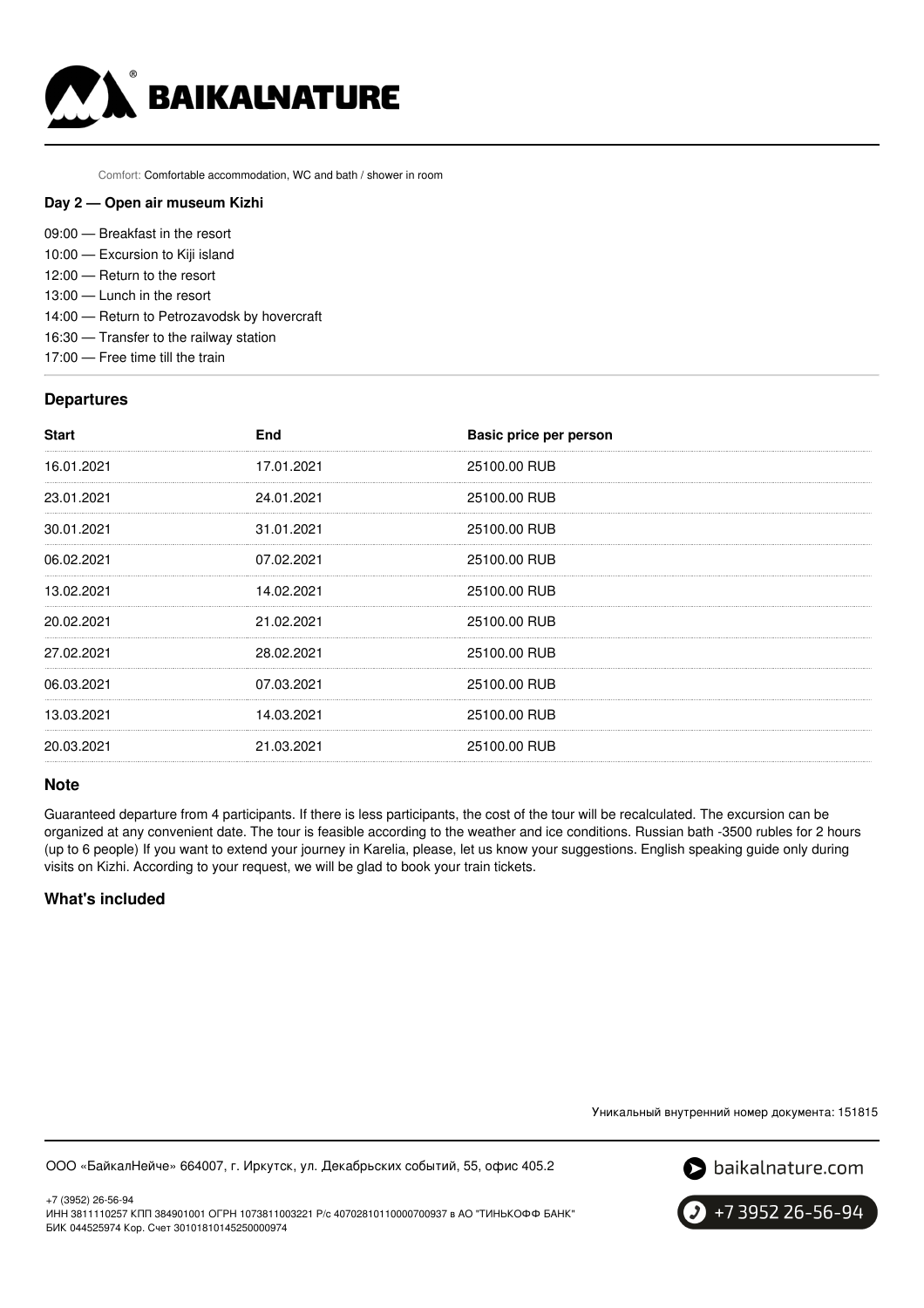

#### **Price includes**

- English-speaking guide
- Accommodation as per itinerary
- Transport as per itinerary
- Excursions and visits as per itinerary
- Transfer from airport / railway station on first day
- Transfer to airport / railway station on last day
- Letter of invitation
- Meals according to the program

### **Checklist & Equipment**

You will need in Russia in winter:

- to protect yourself from the cold weather:
- to protect yourself from the wind;
- to protect your feet from moisture;
- $\bullet$  to protect yourself from the sun's reflection from ice and snow.

Allow the system of "three layers":

#### **Price does not include**

- Medical insurance
- Personal expenses and tips
- Visa fees and travel insurance
- Optional activities
- Railway tickets

- The first layer, called "second skin", determines the performance of the other two layers. It will transport sweat to the next layer and dry quickly to avoid cooling after exercise. Therefore forget the cotton retains moisture in the skin and choose underwear in synthetic fabrics.
- The second layer must keep the heat of the body as long as possible. Warm synthetic or mixed (wool or fleece turtleneck sweater) fabrics, that dry quickly, are preferable.
- The third layer should protect you against wind and moisture. Choose a jacket, long enough, 100% waterproof, preferably with hood.

We recommend you to pack all your stuff in two bags: a small backpack and a large travelling bag.

SMALL BACKPACK: will be useful for carrying your personal belongings during the day (camera, film, personal medication, bottled water, etc.) You will also use it as hand luggage during air travel for all your heavy (to lighten the travel bag in the luggage compartment), fragile (camera, etc.) and necessary (toilet bag, etc.) things.

BIG TRAVEL BAG or BIG BACKPACK: must contain the rest of your stuff. It will be in the luggage compartment during the flight. It will be transported by vehicles.

# **Recommended checklist**

Sunglasses Thermal underwear POLARTEC or similar pullover Windproof waterproof pants and jacket (GORE-TEX, EVENT, SIMPA-TEX) Trekking pants Long sleeve shirts or sweatshirts T-shirts Socks Flip-flops for banya Fleece jacket or warm sweater Comfortable pants Thick socks Wool gloves and winter cap Warm gloves or mittens

Уникальный внутренний номер документа: 151815

ООО «БайкалНейче» 664007, г. Иркутск, ул. Декабрьских событий, 55, офис 405.2



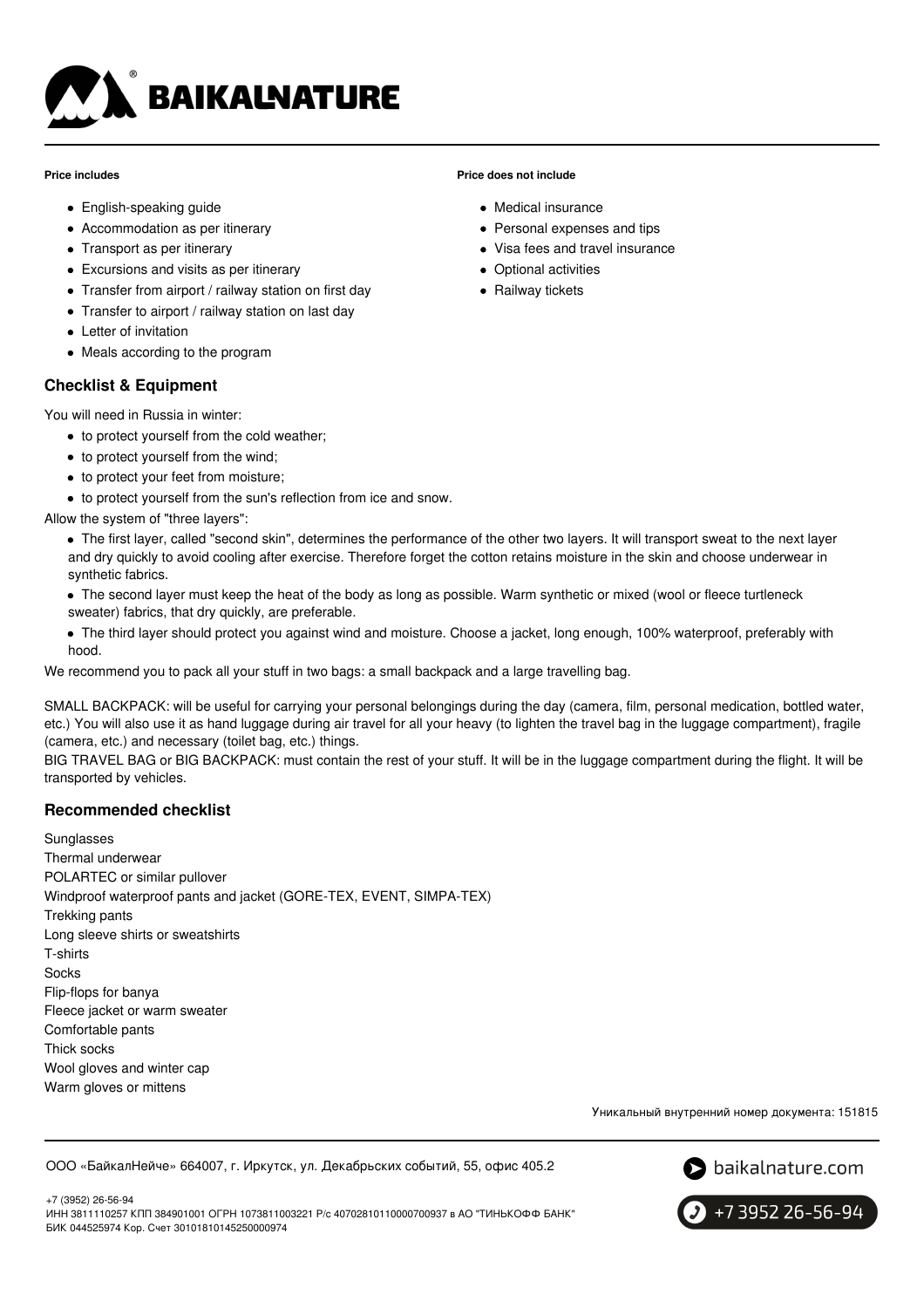

#### Lipstick

### **Meals**

If you are a vegetarian or have any particular preferences, please let us know, so we could adapt the menu.

### **Visa**

You need a tourist visa to travel to Russia. It can be issued for a maximum period of 30 days. Your passport has to be valid for at least six months after the expiry date of your visa and to have at least two blank pages.

BaikalNature offers visa support and has created "BaikalNature letter of invitation" package. If you buy a BaikalNature tour, this package is absolutely free; when you buy any other BaikalNature service, you will have to pay for this package. For more information please conact your nearest Russian Embassy or Visa Application Center.

### **Money**

The Russian currency is ruble. In all cities and many large villages of Russia, you can easily withdraw rubles, using a Visa or MasterCard, from ATMs, located in banks, department stores or hotel lobbies, some of them are open 24 hours a day. If you have euros or dollars with you, exchange offices will allow you to change them easily in the cities, seldom in the countryside. However, it can be difficult to exchange traveler's checks, even in cities.

# **Tipping**

All persons who compose the BaikalNature travel team (guides, drivers, cooks, etc.) are paid a decent wage for their services and do not expect any tips from you. So you have no obligation to leave anything. If you really want to express your satisfaction by leaving a gratuity, and if it is in foreign currency, be aware that torn or glued coins and banknotes cannot be exchanged. Anyway, thank you for your tips, left at your discretion in envelopes.

### **Health**

You need to get a health examination before a great trip. Consult your doctor. Get a dental checkup. If you have health problems that could worsen during the trip, make sure you have taken all your medications with you.

Provide a first aid kit that includes among other items:

- aspirin or paracetamol,
- anti-diarrheal pills,
- antiseptic,
- adhesive plaster,
- sterile pads.

If you have individual diseases, make sure you have taken your medications.

# **Medical Form**

No particular physical condition is required.

# **Emergency Contact**

You can contact BaikalNature by phone: +73952 26 56 94. In addition, your call will be forwarded to your manager, reachable 7/7.

# **Legal Mentions**

Professional Guarantees: BaikalNature LLC (ООО "БайкалНейче"), United Federal Register of Tour Operators number: RTO 009402. Financial Guarantee: "Gaide insurance company" JSC (АО "Страховая компания Гайде"). Insurance contract N 10058/21-49 from October 08, 2021. Amount of coverage: 500 000 RUB. Legal and actual address: BaikalNature LLC 119А Dekabrskikh Sobyti Str., office 13 664007 Irkutsk Russia

Уникальный внутренний номер документа: 151815

```
ООО «БайкалНейче» 664007, г. Иркутск, ул. Декабрьских событий, 55, офис 405.2
```